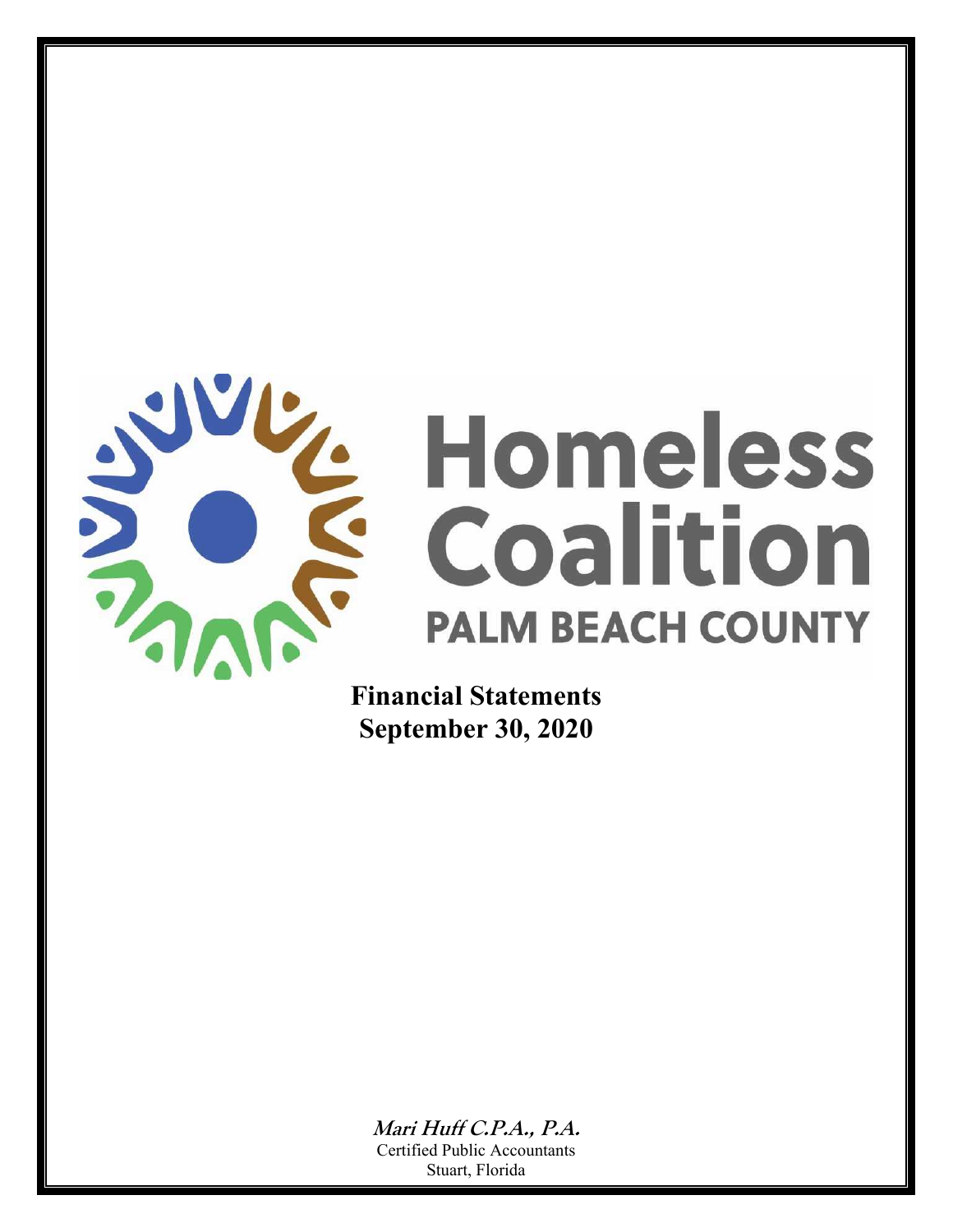# **THE HOMELESS COALITION OF PALM BEACH COUNTY, INC. TABLE OF CONTENTS**

# FINANCIAL STATEMENTS: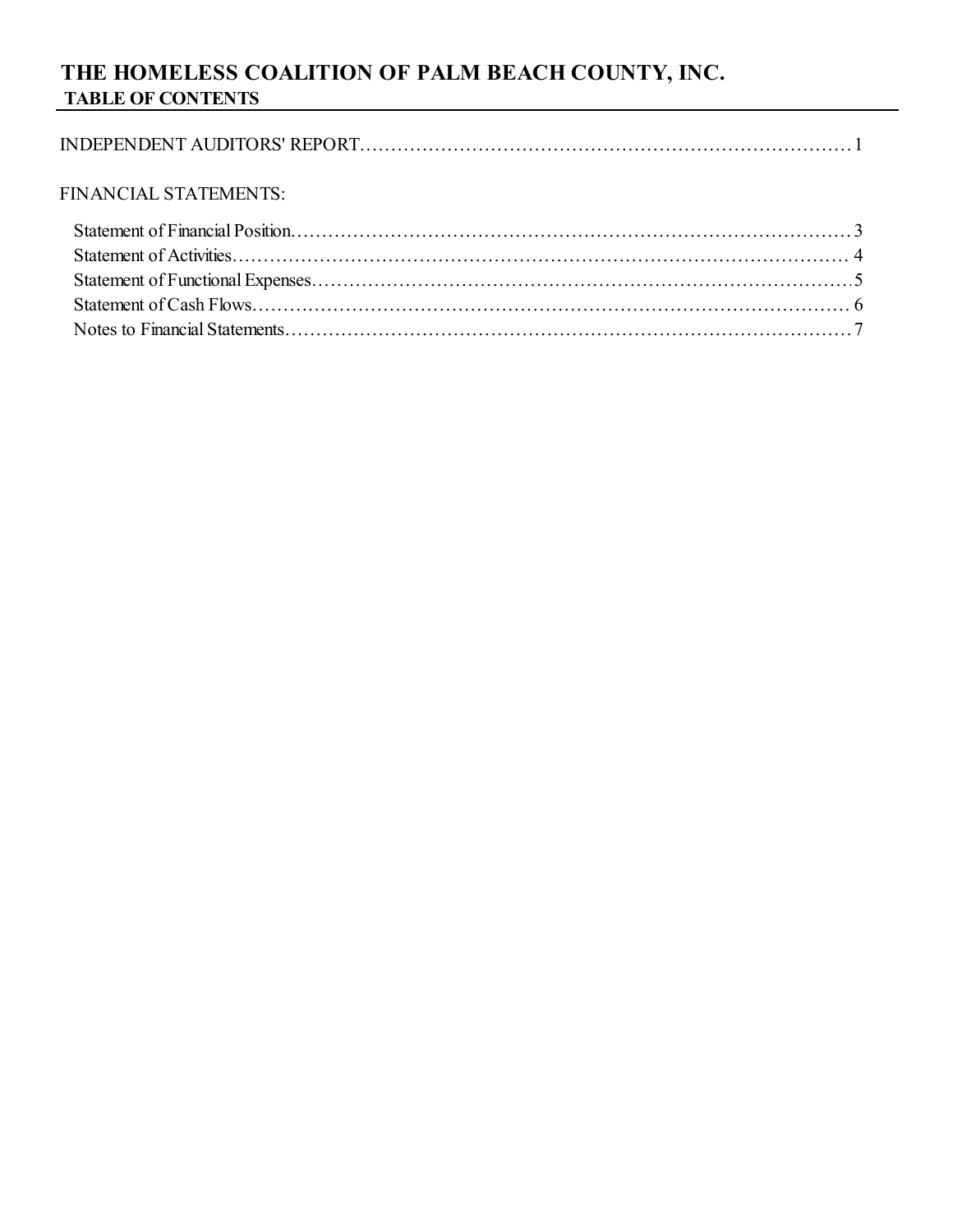

MEMBER: American Institute of Certified Public Accountants

Florida Institute of Certified Public Accountants

National Association of Certified Valuators and Analysts

#### **INDEPENDENT AUDITORS' REPORT**

Board of Directors and Executive Director The Homeless Coalition of Palm Beach County, Inc. West Palm Beach, Florida

#### **Report on the Financial Statements**

We have audited the accompanying financial statements of The Homeless Coalition of Palm Beach County, Inc. (the "Coalition") (a nonprofit Florida corporation), which comprise the statement of financial position as of September 30, 2020, and the related statements of activities, cash flows, and the statement of functional expenses for the year then ended, and the related notes to the financial statements.

#### **Management's Responsibility for the Financial Statements**

Management is responsible for the preparation and fair presentation of these financial statements in accordance with accounting principles generally accepted in the United States of America; this includes the design, implementation, and maintenance of internal control relevant to the preparation and fair presentation of financial statements that are free from material misstatement, whether due to fraud or error.

#### **Auditors' Responsibility**

Our responsibility is to express an opinion on these financial statements based on our audit. We conducted our audit in accordance with auditing standards generally accepted in the United States of America. Those standards require that we plan and perform the audit to obtain reasonable assurance about whether the financial statements are free from material misstatement.

An audit involves performing procedures to obtain audit evidence about the amounts and disclosures in the financial statements. The procedures selected depend on the auditor's judgment, including the assessment of the risks of material misstatement of the financial statements, whether due to fraud or error. In making those risk assessments, the auditor considers internal control relevant to the entity's preparation and fair presentation of the financial statements in order to design audit procedures that are appropriate in the circumstances, but not for the purpose of expressing an opinion on the effectiveness of the entity's internal control. Accordingly, we express no such opinion. An audit also includes evaluating the appropriateness of accounting policies used and the reasonableness of significant accounting estimates made by management, as well as evaluating the overall presentation of the financial statements.

We believe that the audit evidence we have obtained is sufficient and appropriate to provide a basis for our audit opinion.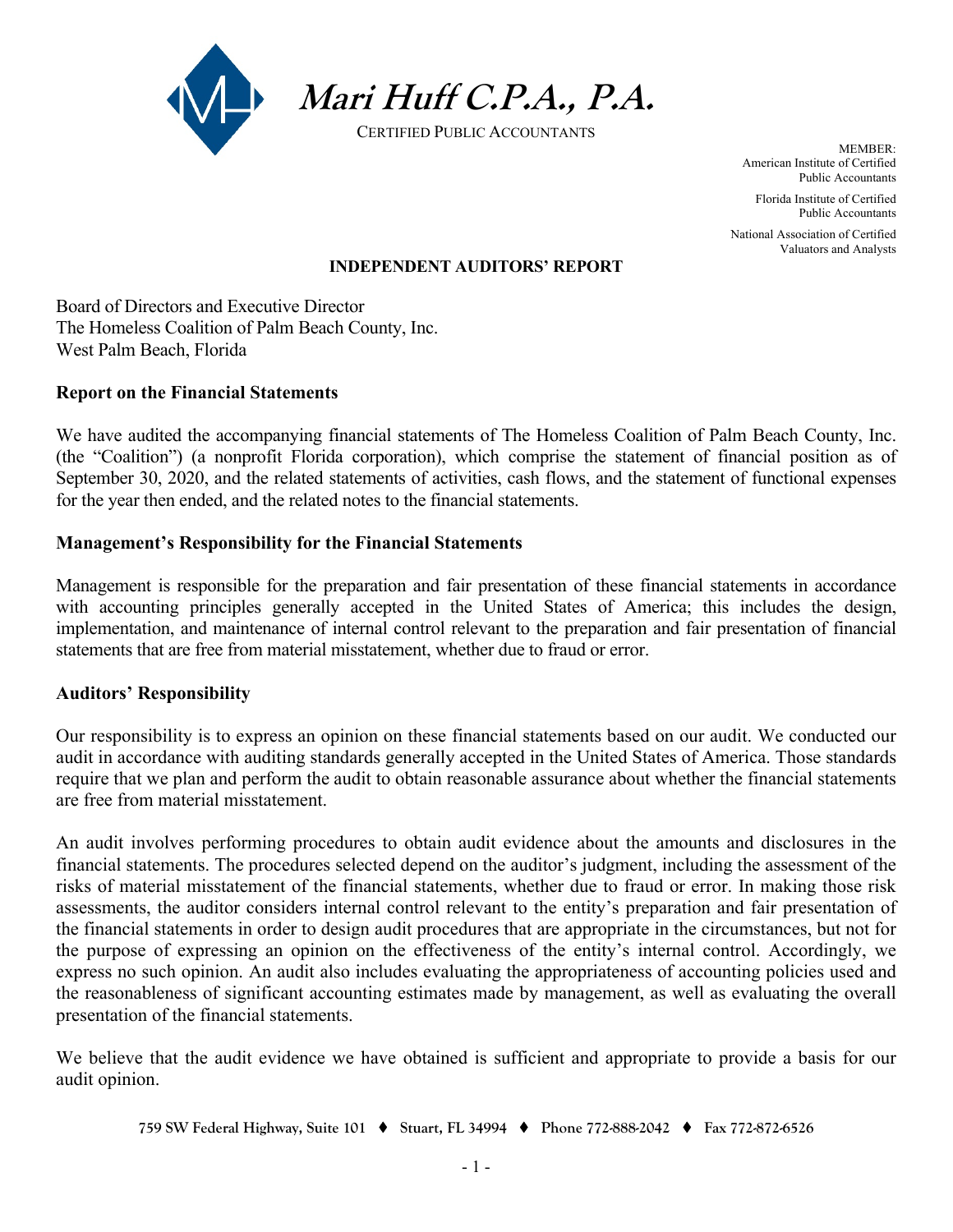#### **Opinion**

In our opinion, the financial statements referred to above present fairly, in all material respects, the financial position of The Homeless Coalition of Palm Beach County, Inc., as of September 30, 2020, and the changes in its net assets and its cash flows for the year then ended in conformity with accounting principles generally accepted in the United States of America.

MARS HUFF CPA, PA

Mari Huff C.P.A., P.A. October 20, 2021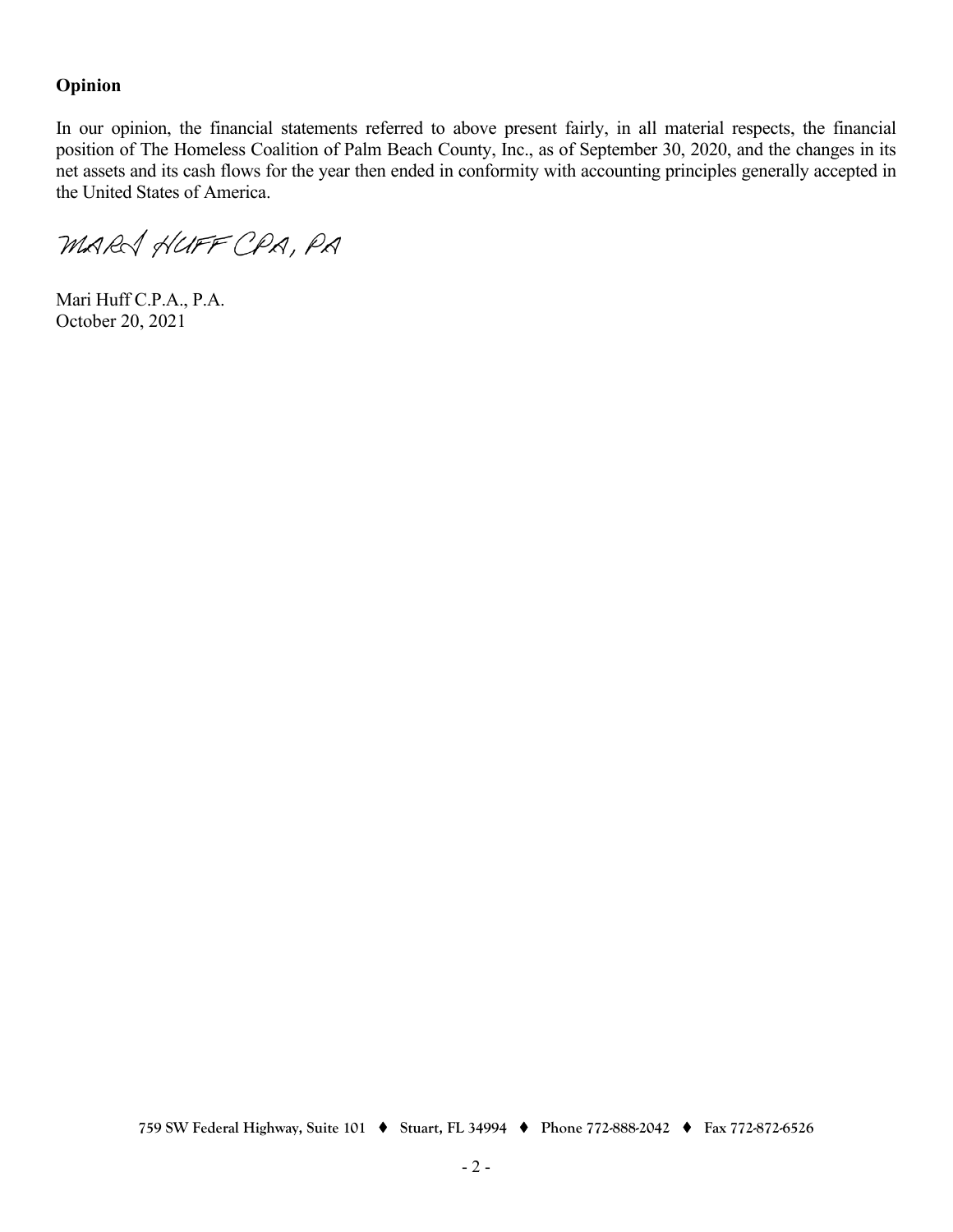*Statement of Financial Position*

*As of September 30, 2020*

|                                                           | <b>Without donor</b><br>restrictions |         | With donor<br>restrictions |         |                           | <b>Total</b> |
|-----------------------------------------------------------|--------------------------------------|---------|----------------------------|---------|---------------------------|--------------|
| <b>ASSETS:</b>                                            |                                      |         |                            |         |                           |              |
| Cash and cash equivalents                                 | \$                                   | 712,332 | \$                         |         | $\mathbb{S}$              | 712,332      |
| Cash and cash equivalents (restricted)                    |                                      |         |                            | 189,318 |                           | 189,318      |
| Grants receivable                                         |                                      | 38,631  |                            |         |                           | 38,631       |
| Prepaid expenses                                          |                                      | 58,030  |                            |         |                           | 58,030       |
| Property and equipment, net                               |                                      | 3,722   |                            |         |                           | 3,722        |
| Intangibles, net                                          |                                      | 12,356  |                            |         |                           | 12,356       |
| <b>Total assets</b>                                       | <sup>\$</sup>                        | 825,071 | $\boldsymbol{\mathsf{S}}$  | 189,318 | $\boldsymbol{\mathsf{S}}$ | 1,014,389    |
| <b>LIABILITIES AND NET ASSETS:</b><br><b>Liabilities:</b> |                                      |         |                            |         |                           |              |
| Accounts payable                                          | \$                                   | 37,982  | \$                         |         | $\mathbb{S}$              | 37,982       |
| Accrued expenses                                          |                                      | 55,889  |                            |         |                           | 55,889       |
| Deferred revenue                                          |                                      |         |                            | 189,318 |                           | 189,318      |
| SBA - payroll protection program funds                    |                                      | 39,683  |                            |         |                           | 39,683       |
| <b>Total liabilities</b>                                  |                                      | 133,554 |                            | 189,318 |                           | 322,872      |
| Net assets:                                               |                                      |         |                            |         |                           |              |
| Without donor restrictions                                | 691,517                              |         |                            |         |                           | 691,517      |
| <b>Total net assets</b>                                   |                                      | 691,517 |                            |         |                           | 691,517      |
| <b>Total liabilities and net assets</b>                   | \$                                   | 825,071 | \$                         | 189,318 | $\boldsymbol{\mathsf{S}}$ | 1,014,389    |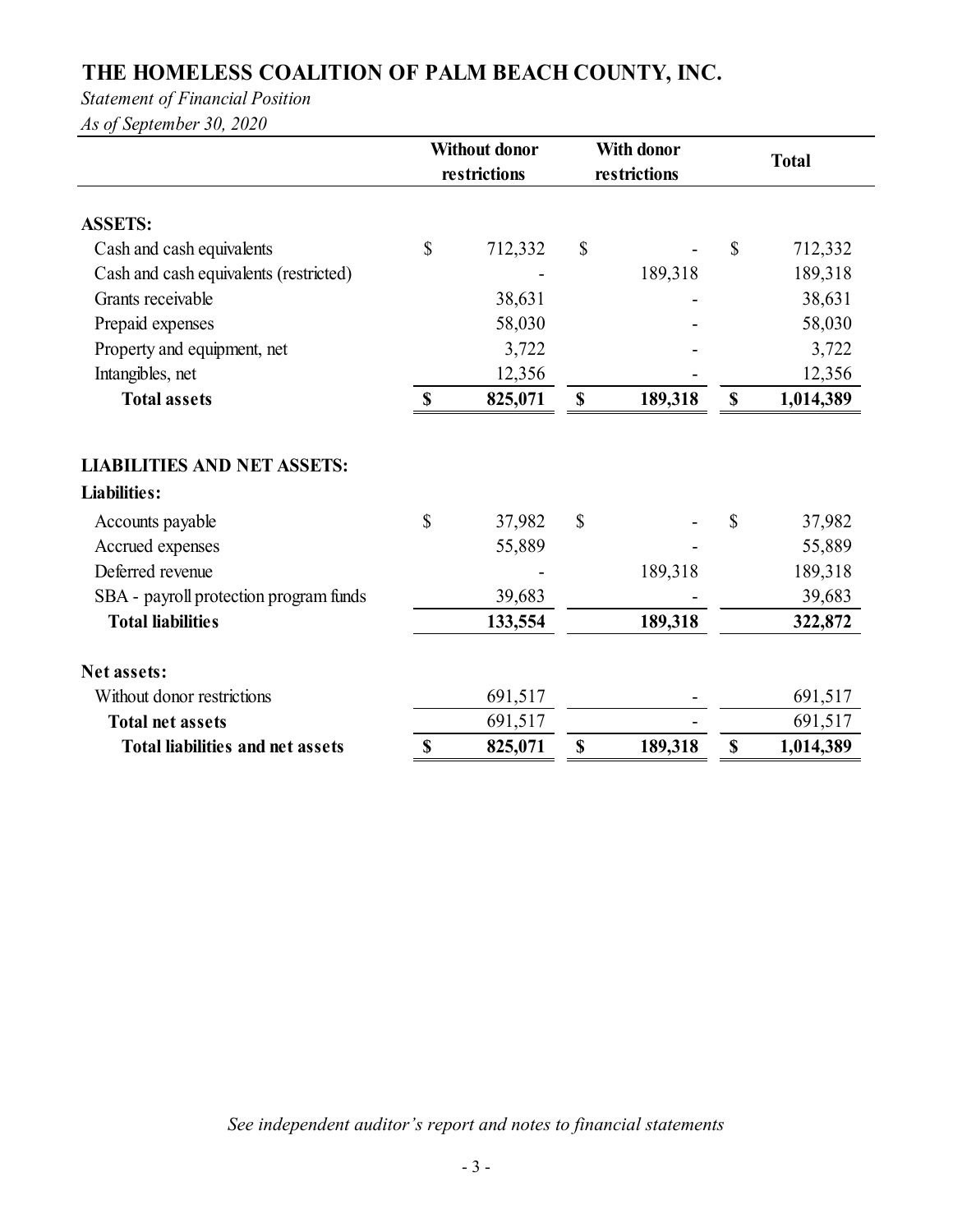*Statement of Activities*

*For the Year Ended September 30, 2020*

|                                                                                                                                  | Without donor<br>restrictions |    | With donor<br>restrictions |                   | <b>Total</b> |
|----------------------------------------------------------------------------------------------------------------------------------|-------------------------------|----|----------------------------|-------------------|--------------|
| <b>Support and revenues:</b>                                                                                                     |                               |    |                            |                   |              |
| Government grants                                                                                                                | \$<br>213,946                 | \$ |                            | \$                | 213,946      |
| Foundation and private grants                                                                                                    | 206,300                       |    |                            |                   | 206,300      |
| Contributions and sponsorships                                                                                                   | 45,000                        |    |                            |                   | 45,000       |
| Other contributions                                                                                                              | 400,493                       |    |                            |                   | 400,493      |
| In-kind contributions                                                                                                            | 1,192,747                     |    |                            |                   | 1,192,747    |
| Special event                                                                                                                    | 60,675                        |    | 112,000                    |                   | 172,675      |
| Investment income                                                                                                                | 462                           |    |                            |                   | 462          |
| <b>Total support and revenues</b>                                                                                                | 2,119,623                     |    | 112,000                    |                   | 2,231,623    |
| Net assets released from restrictions:<br>Restrictions satisfied by events<br><b>Total net assets released from restrictions</b> | 112,000<br>112,000            |    | (112,000)<br>(112,000)     |                   |              |
| <b>Functional expenses:</b>                                                                                                      |                               |    |                            |                   |              |
| Program services                                                                                                                 | 881,436                       |    |                            |                   | 881,436      |
| Support services                                                                                                                 | 183,035                       |    |                            |                   | 183,035      |
| <b>Total functional expenses</b>                                                                                                 | 1,064,471                     |    |                            |                   | 1,064,471    |
| In-kind expenses                                                                                                                 | 1,192,747                     |    |                            |                   | 1,192,747    |
| <b>Total expenses</b>                                                                                                            | 2,257,218                     |    |                            |                   | 2,257,218    |
| Change in net assets                                                                                                             | (25,595)                      |    |                            |                   | (25,595)     |
| Net assets, beginning of year                                                                                                    | 717,112                       |    |                            |                   | 717,112      |
| Net assets, end of year                                                                                                          | \$<br>691,517                 | \$ |                            | $\boldsymbol{\S}$ | 691,517      |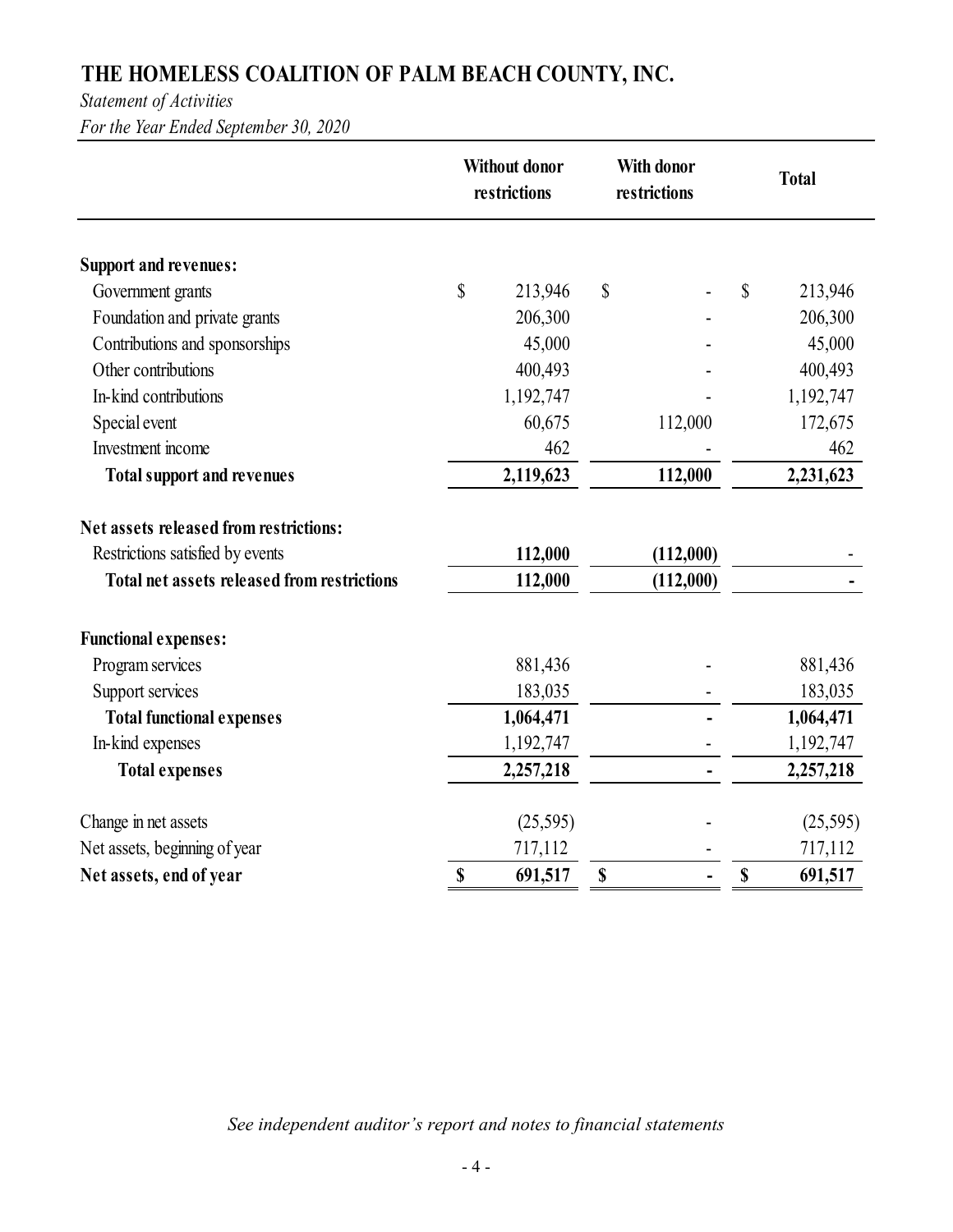# *Statement of Functional Expenses*

*For the Year Ended September 30, 2020*

|                       |   | <b>PROGRAM SERVICES</b>                            |  |                                       |   |                                              |    |                                                       |   |                                                                 |               |                                |               |                                            |                   | <b>TOTALS</b>             |   |                     |                                         |             |
|-----------------------|---|----------------------------------------------------|--|---------------------------------------|---|----------------------------------------------|----|-------------------------------------------------------|---|-----------------------------------------------------------------|---------------|--------------------------------|---------------|--------------------------------------------|-------------------|---------------------------|---|---------------------|-----------------------------------------|-------------|
|                       |   | <b>Creating</b><br>Housing<br><b>Opportunities</b> |  | Project<br><b>Homeless</b><br>Connect |   | <b>Homeless</b><br><b>Resource</b><br>Center |    | Community<br>Outreach &<br><b>Public</b><br>Awareness |   | <b>Breaking</b><br>Bread,<br><b>Breaking</b><br><b>Barriers</b> |               | <b>Real Change</b><br>Movement |               | <b>Total</b><br>Program<br><b>Services</b> |                   | Management<br>and General |   | <b>Fund Raising</b> | <b>Total Support</b><br><b>Services</b> |             |
| Personnel costs       | J | 9,022                                              |  | 42,995                                | S | 48,242                                       | Y. | 65,898                                                | S | 13,135                                                          | <sup>\$</sup> | 10,234                         | <sup>\$</sup> | 189,526                                    | $\boldsymbol{\S}$ | 6,378                     | S | 5,474               | 11,852                                  | 201,378     |
| Professional fees     |   | 7,440                                              |  | 7,067                                 |   | 7,315                                        |    | 7,191                                                 |   | $\overline{\phantom{a}}$                                        |               | 7,067                          |               | 36,080                                     |                   | 85,508                    |   | 2,393               | 87,901                                  | 123,981     |
| Special event         |   |                                                    |  |                                       |   |                                              |    |                                                       |   | $\blacksquare$                                                  |               | $\blacksquare$                 |               | $\blacksquare$                             |                   |                           |   | 49,553              | 49,553                                  | 49,553      |
| Program               |   | 424,271                                            |  | 20,566                                |   | 40,603                                       |    | 120,943                                               |   | 32,538                                                          |               | 5,157                          |               | 644,078                                    |                   | 1,271                     |   | 11,720              | 12,991                                  | 657,069     |
| Office                |   | 479                                                |  | 553                                   |   | 1,774                                        |    | 5,955                                                 |   | 215                                                             |               | 1,021                          |               | 9,997                                      |                   | 10,590                    |   | 868                 | 11,458                                  | 21,455      |
| Insurance             |   | 351                                                |  | 351                                   |   | 351                                          |    | 351                                                   |   |                                                                 |               | 351                            |               | 1,755                                      |                   | 3,319                     |   | 101                 | 3,420                                   | 5,175       |
| Amortization          |   |                                                    |  |                                       |   |                                              |    |                                                       |   |                                                                 |               |                                |               | $\blacksquare$                             |                   | 3,733                     |   |                     | 3,733                                   | 3,733       |
| Depreciation          |   |                                                    |  |                                       |   |                                              |    |                                                       |   |                                                                 |               |                                |               | $\blacksquare$                             |                   | 2,127                     |   |                     | 2,127                                   | 2,127       |
| <b>Total expenses</b> |   | 441,563                                            |  | 71,532                                |   | 98,285                                       |    | 200,338                                               |   | 45,888                                                          |               | 23,830                         | Y             | 881,436                                    | \$                | 112,926                   |   | 70,109              | 183,035                                 | \$1,064,471 |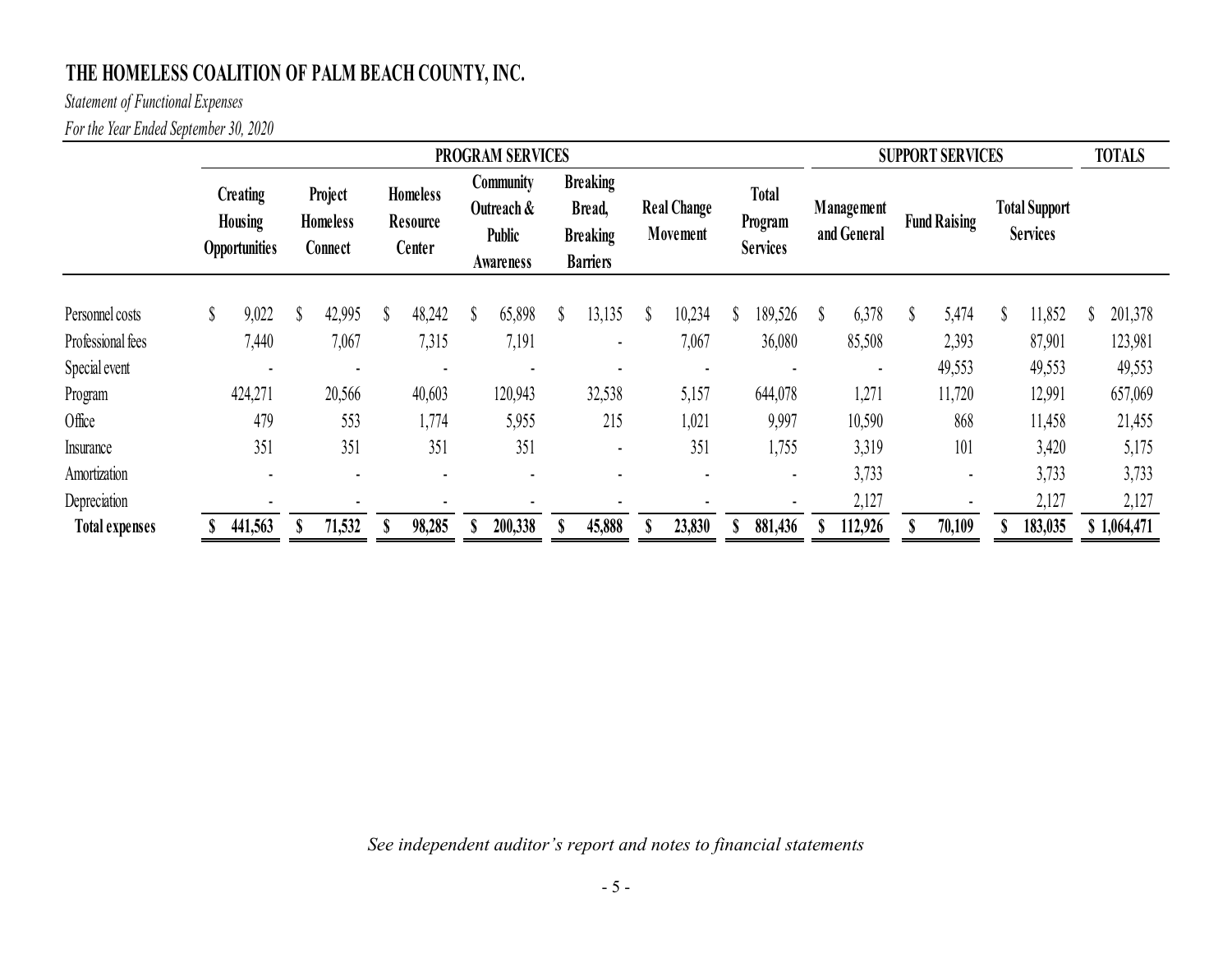*Statement of Cash Flows For the Year Ended September 30, 2020*

| Cash flows provided by operating activities:                                |                           |             |
|-----------------------------------------------------------------------------|---------------------------|-------------|
| Cash received from:                                                         |                           |             |
| Public support and revenues                                                 | \$                        | 1,154,356   |
| Interest income                                                             |                           | 462         |
| Cash paid to employees and suppliers                                        |                           | (1,087,668) |
| Net cash provided by operating activities                                   |                           | 67,150      |
| <b>Cash flows provided by financing activities:</b>                         |                           |             |
| SBA - payroll protection program funds                                      |                           | 39,683      |
| Net cash provided by financing activities                                   |                           | 39,683      |
| Net change in cash and cash equivalents                                     |                           | 106,833     |
| Cash and cash equivalents, beginning of year                                |                           | 794,817     |
| Cash and cash equivalents, end of year                                      | $\boldsymbol{\mathsf{S}}$ | 901,650     |
| Reconciliation of change in net assets to net cash provided by              |                           |             |
| operating activities:                                                       |                           |             |
| Change in net assets                                                        | \$                        | (25, 595)   |
| Adjustments to reconcile change in net assets to net cash used in operating |                           |             |
| activities                                                                  |                           |             |
| Depreciation and amortization expense                                       |                           | 5,860       |
| Change in:                                                                  |                           |             |
| Accounts receivable                                                         |                           | 38,624      |
| Prepaid expenses                                                            |                           | (7, 557)    |
| Accounts payable                                                            |                           | (44, 663)   |
| Accrued expenses                                                            |                           | 23,163      |
| Deferred revenue                                                            |                           | 77,318      |
| Net cash provided by operating activities                                   | $\boldsymbol{\mathsf{S}}$ | 67,150      |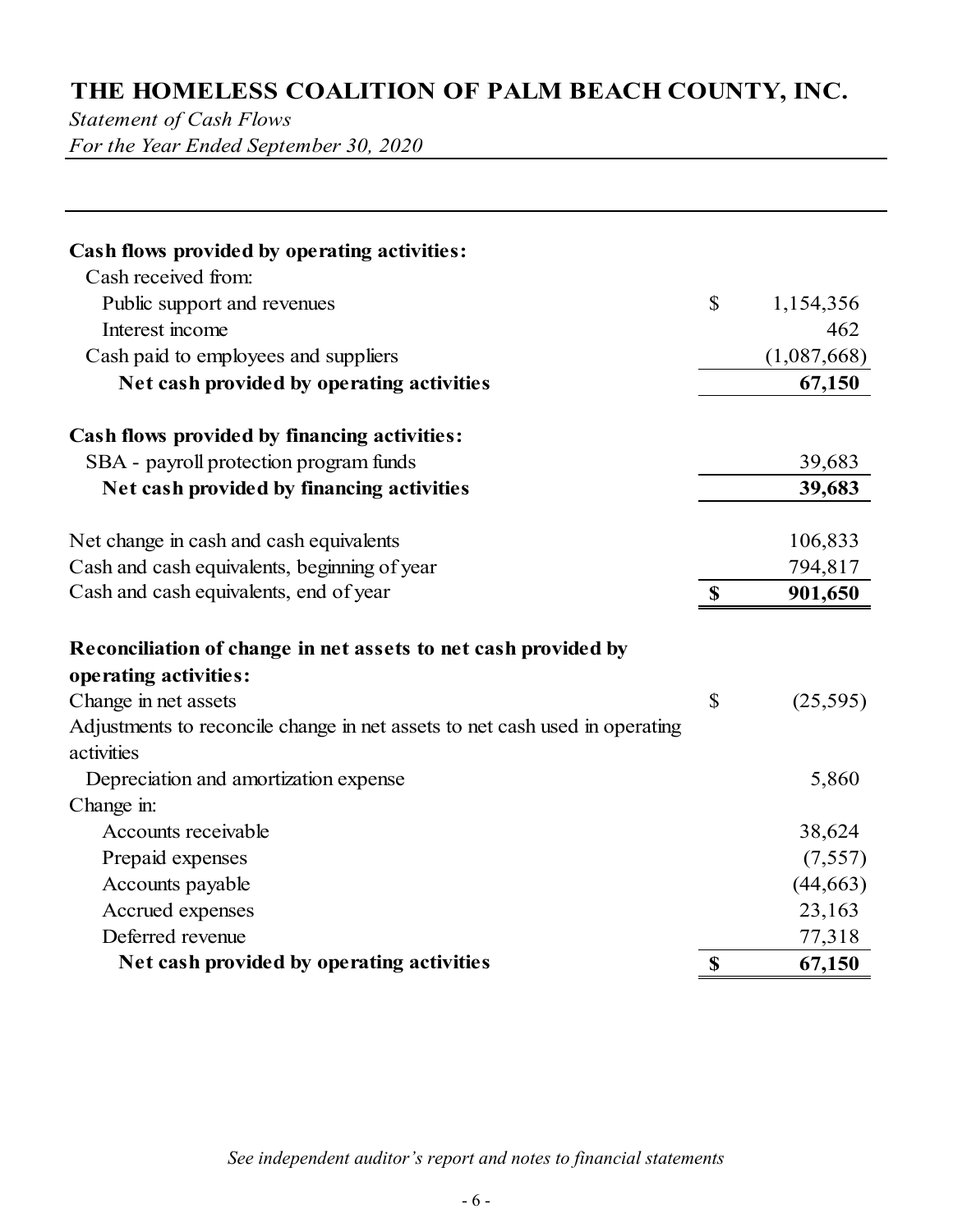# **NOTE 1: NATURE OF THE ORGANIZATION**

The Homeless Coalition of Palm Beach County, Inc., (the "Coalition") was incorporated in September 1988 as a not-for-profit Florida corporation under the provisions of Chapter 617 of the Florida Statutes. The mission of the Coalition is to end homelessness in Palm Beach County, Florida. In September 2008, the Palm Beach County Board of County Commissioners adopted a comprehensive strategic plan known as the Ten-Year Plan. Along with this plan was the creation of the Homeless Advisory Board. The Coalition accomplishes its mission through activities associated with advocacy, education, community outreach, and fundraising to sustain the *Ten-Year Plan.* The Coalition concentrates on raising community awareness concerning homeless issues, increasing collaboration among service providers, and obtaining resources for programs aimed at helping Palm Beach County's homeless population transition out of homelessness into self-sufficiency. Currently, services are provided through six main programs: Creating Housing Opportunities, Project Homeless Connect, Homeless Resource Center, Community Outreach and Public Awareness Program, Breaking Bread Breaking Barriers, and the Real Change Movement. The Coalition's vision is to ensure that no one remains homeless in Palm Beach County. Through prevention, intervention, and advocacy services, it acts as the voice of the homeless. The Coalition is an essential stakeholder in Palm Beach County's plan to address homelessness and provides fundraising for and operations of the programs.

# **NOTE 2: SUMMARY OF SIGNIFICANT ACCOUNTING POLICIES**

## Basis of Accounting

The accounting and reporting policies of the Coalition conform to accounting principles generally accepted in the United States of America and are in accordance with Financial Accounting Standards Board (FASB) Accounting Standards Codification (ASC) 958-205 Not-for Profit Entities Presentation of Financial Statements.

#### Estimates

The preparation of financial statements in conformity with generally accepted accounting principles requires management to make estimates and assumptions that affect certain reported amounts of assets and liabilities and disclosure of contingent assets and liabilities at the date of the financial statements and the reported amounts of revenues and expenses during the reporting period. Actual results could differ from those estimates.

#### Cash and Cash Equivalents

For purposes of the statement of cash flows, the Coalition considers all highly liquid investments available for current use with an initial maturity of three months or less to be cash equivalents.

#### Contributions

Contributions received are recorded as with donor restrictions or without donor restriction depending on the existence or nature of any donor restrictions.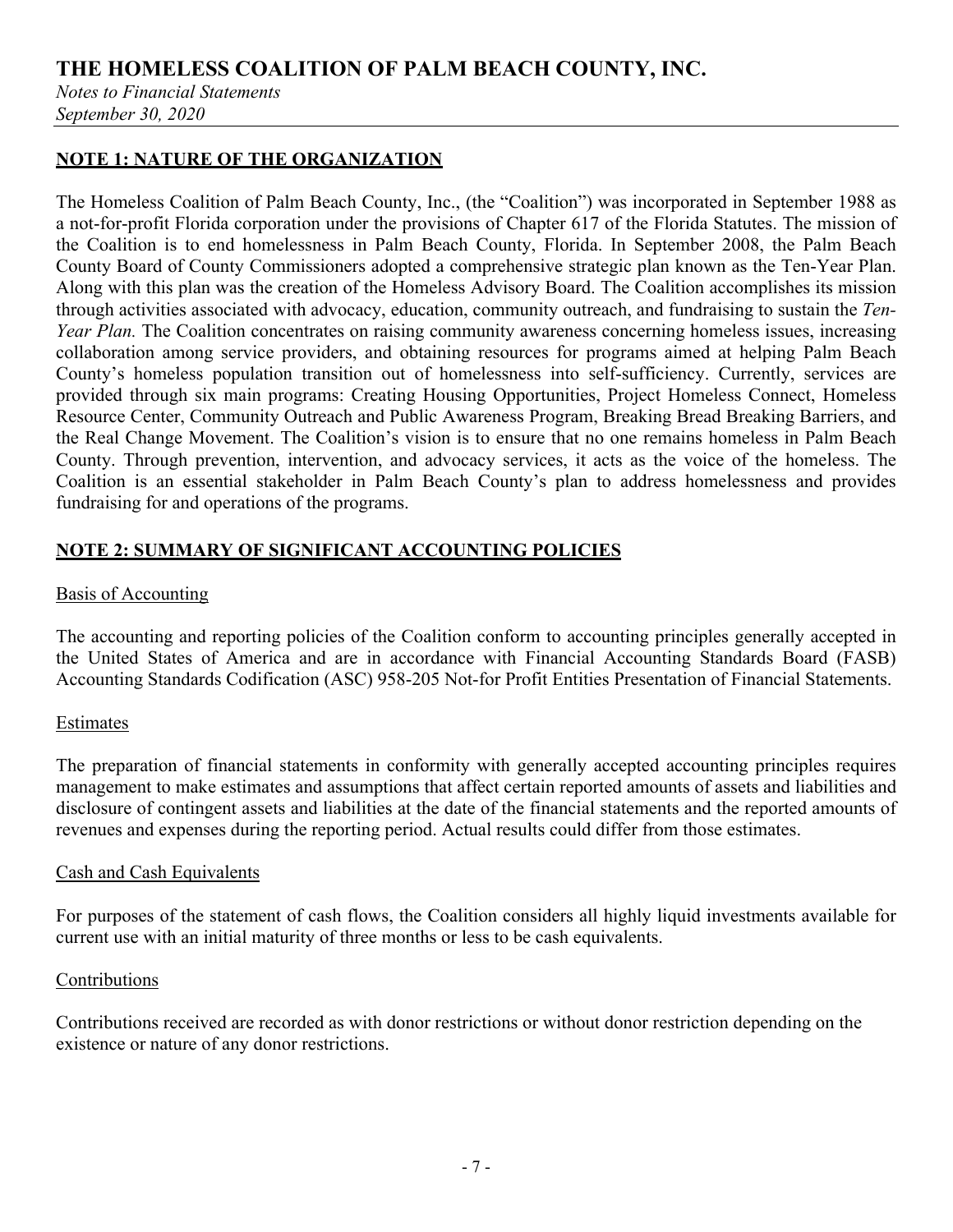## **NOTE 2: SUMMARY OF SIGNIFICANT ACCOUNTING POLICIES** *(continued)*

#### Promises to Give

Contributions are recognized when the donor makes a promise to give to the Coalition that is, in substance, unconditional. Contributions that are restricted by the donor are reported as increases in net assets without donor restriction if the restrictions expire in the fiscal year in which the contributions are recognized. All other donor-restricted contributions are reported as increases in net assets with donor restrictions. When a restriction expires, donor restricted net assets are reclassified to net assets without donor restrictions.

#### Property and Equipment

The Coalition capitalizes property and equipment over \$1,000. Lesser amounts are expensed. Purchased property and equipment are capitalized at cost. Donations of property and equipment are recorded as contributions at their estimated fair value. Such donations are reported as contributions without donor restrictions unless the donor has restricted the donated asset to a specific purpose. Assets donated with explicit restrictions regarding their use and contributions of cash that must be used to acquire property and equipment are reported as contributions with donor restrictions. Absent donor stipulations regarding how long those donated assets must be maintained, the Coalition reports expirations of donor restrictions when the donated or acquired assets are placed in service. The Coalition reclassifies donor restricted net assets to net assets without donor restrictions at that time. Property and equipment currently consist of computer equipment which is being depreciated using the straight-line method over an estimated useful life of five years.

#### Contributed Services

In order to operate various programs, the Coalition relies on the donated time and services of volunteers. The Coalition generally pays for services requiring specific expertise. However, many individuals volunteer their time and perform a variety of services that assist the Coalition, but these services do not meet the criteria for recognition as contributed services in the financial statements. It is estimated that the Coalition received approximately 5,500 in volunteer hours not recognized as revenue for the year ended September 30, 2020. Other services that can be identified with certain amounts have been reflected in the financial statements as inkind contributions.

#### Accrued Compensated Absences

Employees of the Organization are entitled to paid time off (PTO) based on completed years of employment. PTO is earned on a monthly basis and is credited to an employee's PTO account on the first day of the month following the month that the PTO was earned. Upon resignation, termination, or retirement, employees are paid a lump sum PTO payment in the pay period following their last day worked.

#### Functional Expenses

The Coalition allocates its expenses on a functional basis among its various programs and supporting activities. Expenses that cannot be identified with a specific program or supporting activity are allocated directly according to their natural expenditure classification.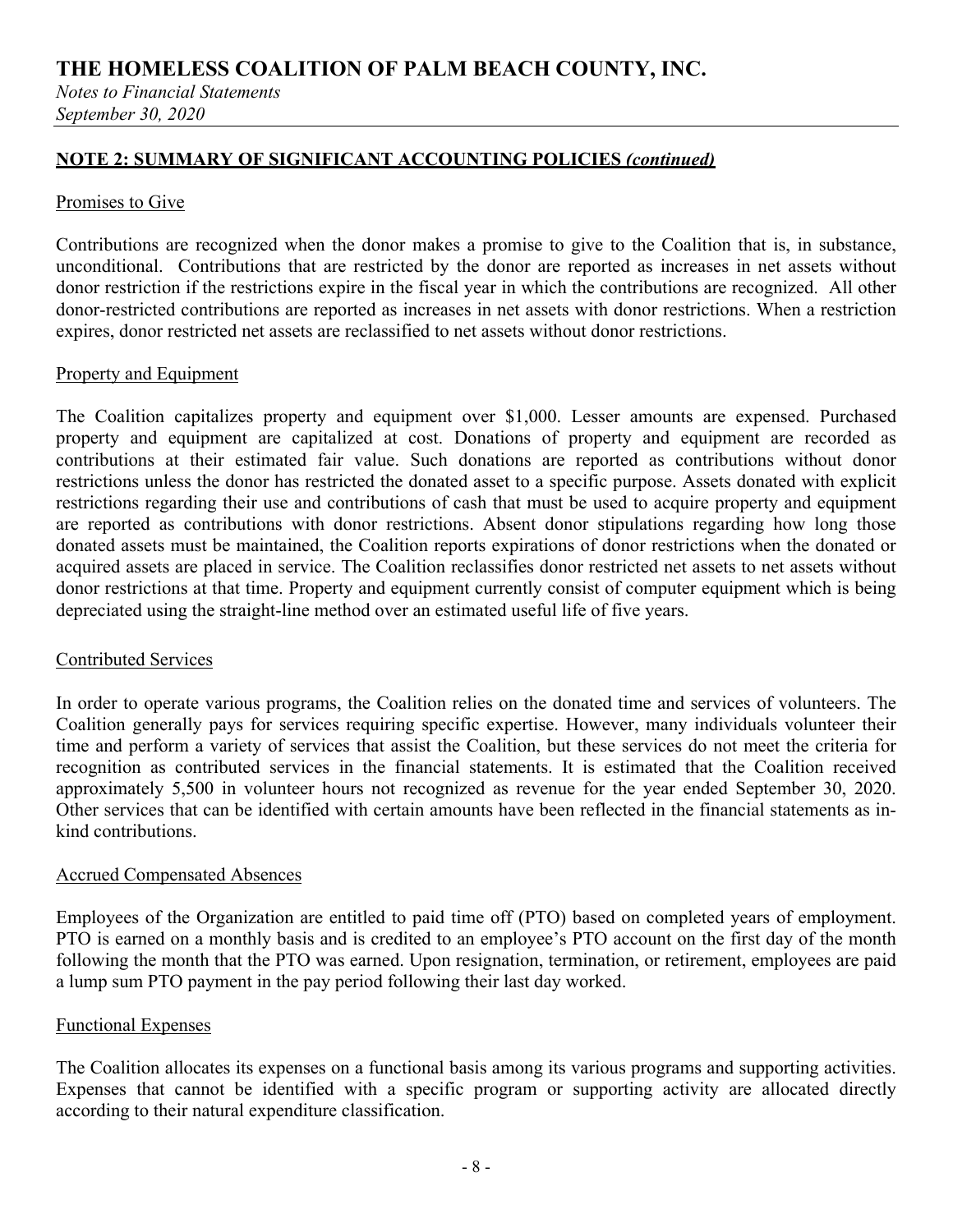# **NOTE 2: SUMMARY OF SIGNIFICANT ACCOUNTING POLICIES** *(continued)*

#### Income Taxes

The Coalition is a not-for-profit organization that is exempt from federal income taxes under Section 501(c)(3) of the Internal Revenue Code and classified by the Internal Revenue Service (IRS) as other than a private foundation.

The Coalition's Forms 990, *Return of Organization Exempt from Income Tax*, are no longer subject to examination for the years ended before 2018.

#### Grants Receivable

The Organization recognizes income from reimbursement grants as of the date on which the contracted reimbursable expenses have been incurred. Any amounts not received by that date are reported as grants receivable and recognized as grant income. An allowance of doubtful account may be recorded based upon the history of collections. No allowance was deemed necessary at September 30, 2020.

#### Net Assets

Net assets, revenues, gains, and losses are classified based on the existence or absence of donor or grantorimposed restrictions. Accordingly, net assets and related changes are classified and reported as follows:

*Net Assets Without Donor Restrictions* – Net assets available for use in general operations and not subject to donor (or certain grantor) restrictions. The governing board may designate, from net assets without donor restrictions, net assets that are board-designated for specific purposes.

*Net Assets With Donor Restrictions* – Net assets subject to donor – (or certain grantor) imposed restrictions. Some donor-imposed restrictions are temporary in nature, such as those that will be met by the passage of time or other events specified by the donor. Other donor-imposed restrictions are perpetual in nature., where the donor stipulates that resources are to be maintained in perpetuity. Donor-imposed restrictions are released when a restriction expires, that is, when the stipulated time has elapsed, when the stipulated purpose for which the resources was restricted has been fulfilled, or both.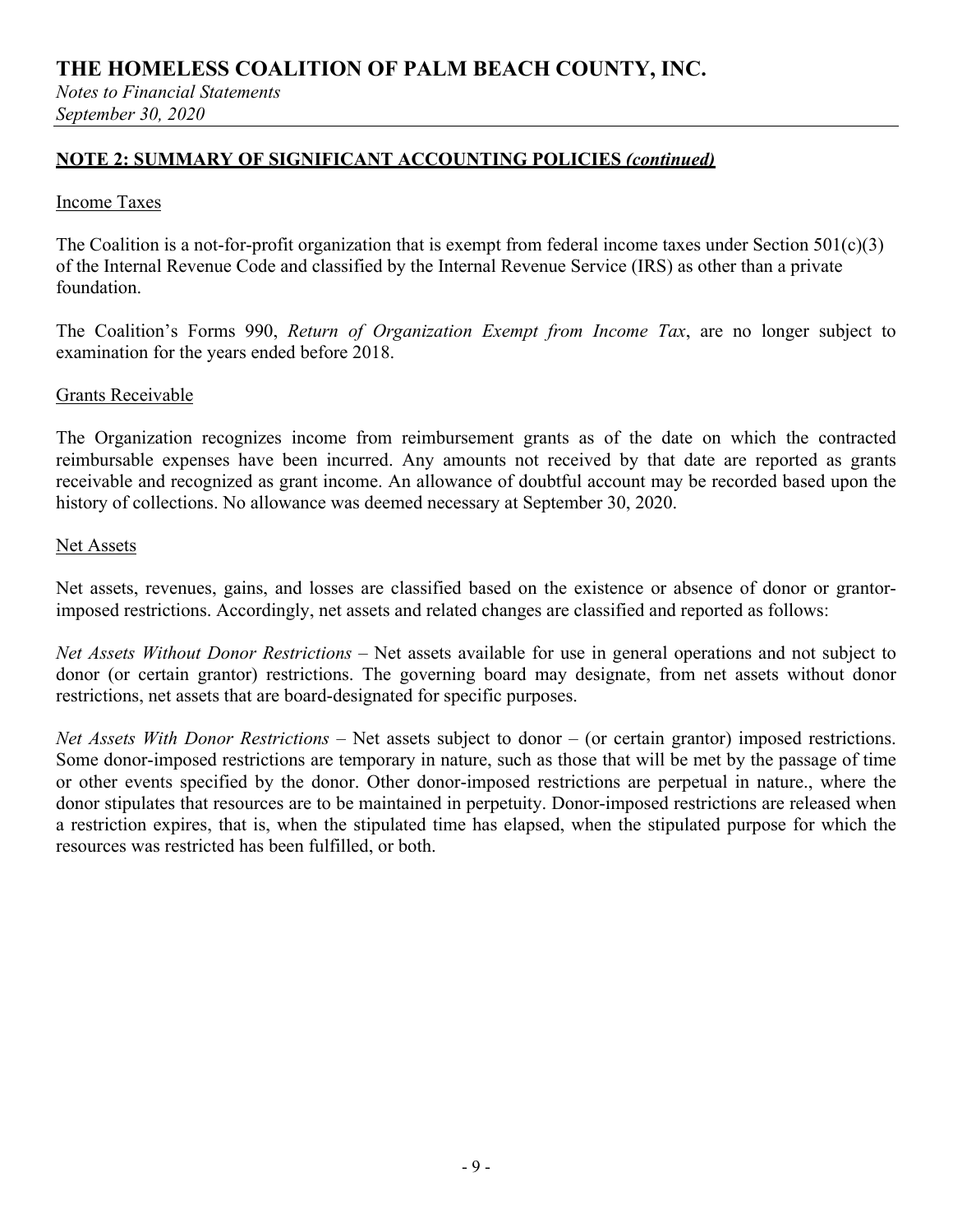*Notes to Financial Statements September 30, 2020* 

#### **NOTE 3: SIGNIFICANT ESTIMATE**

The allocation of expenses in the Statement of Functional Expenses is a significant estimate based upon management's analysis of relevant factors such as time spent, space utilized, and natural expense. It is at least reasonably possible that the estimate will change within one year, and the effect of that change may be material.

#### **NOTE 4: CONCENTRATION OF CREDIT RISK**

The Coalition maintains deposits at local financial institutions located in Palm Beach County, Florida. The Federal Deposit Insurance Corporation (FDIC) insures deposits up to \$250,000 per customer, per financial institution. At September 30, 2020 the Coalition had approximately \$82,000 in uninsured deposits.

#### **NOTE 5: GRANTS RECEIVABLE**

Grant receivable at September 30, 2020 were as follows:

| Board of county commissioners | \$38,631 |
|-------------------------------|----------|
| <b>Total</b>                  | \$38,631 |

#### **NOTE 6: PREPAID EXPENSES**

The Organization prepays certain expenses and recognizes the expenses as time expires. Prepaid expenses as of September 30, 2020 consisted of the following:

| Mayor's Ball | 58,030 |
|--------------|--------|
| Total        | 58,030 |

#### **NOTE 7: PROPERTY AND EQUIPMENT**

Property and equipment at September 30, 2020, consisted of the following:

| Furniture and equipment        | 10,634  |
|--------------------------------|---------|
| Less: accumulated depreciation | (6,912) |
| <b>Total</b>                   | 3.722   |

Depreciation expense for the year ended September 30, 2020 was \$2,127.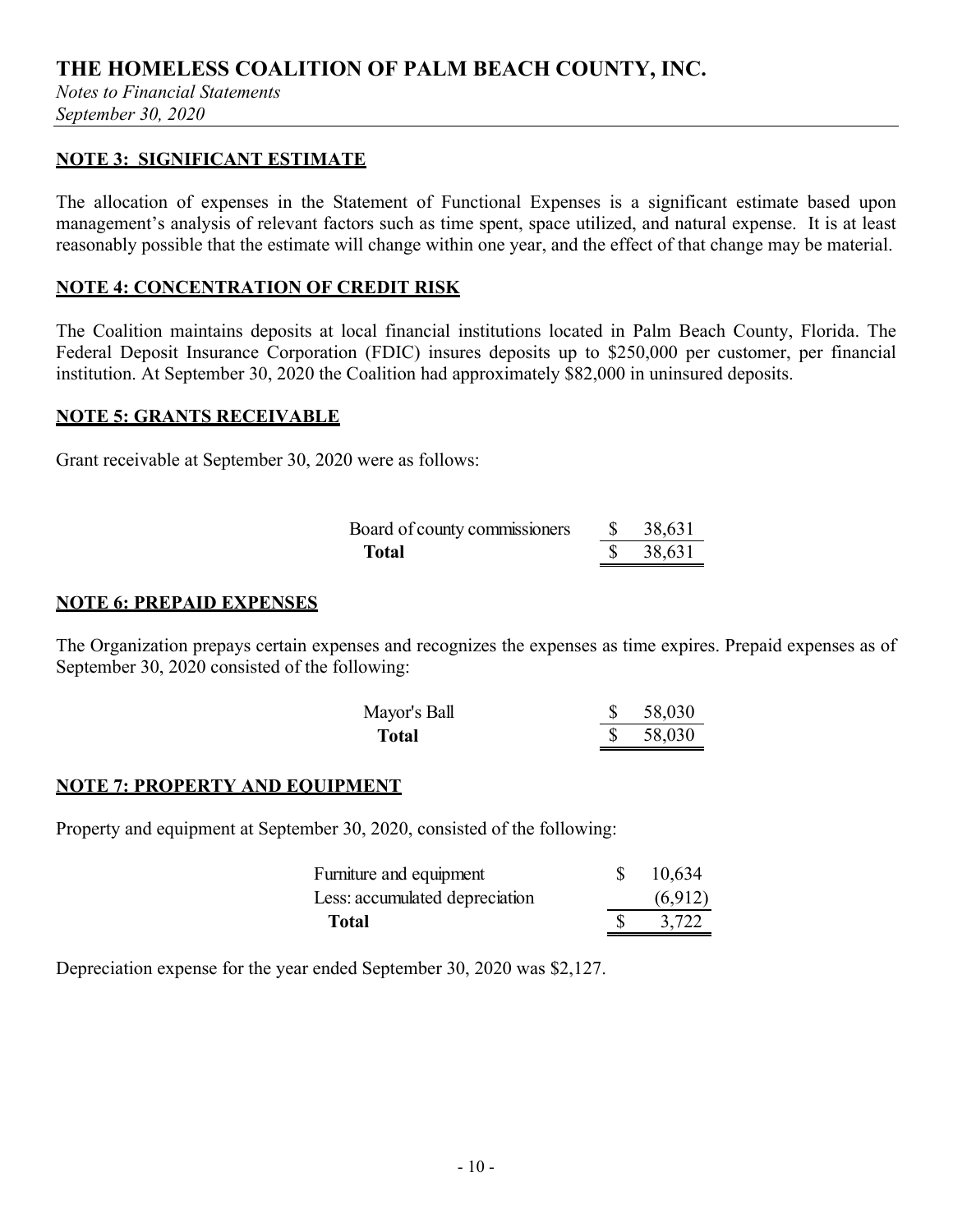*Notes to Financial Statements September 30, 2020* 

#### **NOTE 8: INTANGIBLE ASSETS**

Intangible assets consisted of the following at September 30, 2020:

| Computer software              | 18,667  |
|--------------------------------|---------|
| Less: accumulated amortization | (6,311) |
| Total                          | 12,356  |

Amortization expense of \$3,733 was recorded for the year ended September 30, 2020.

#### **NOTE 9: DEFERRED REVEUNE**

The Organization receives certain sponsorships, contributions, and ticket sales for events. Revenues are recognized as events occur. Deferred revenue as of September 30, 2020 consisted of the following:

| Mayors Ball  | \$189,318 |
|--------------|-----------|
| <b>Total</b> | \$189,318 |

#### **NOTE 10: IN-KIND CONTRIBUTIONS AND EXPENSES**

The Coalition receives in-kind contributions in the form of donated staff, office space, storage space, donation center inventory, silent auction items for fundraisers, and services provided by professionals, local businesses, and volunteers. Revenue is recognized when the services are provided, and a corresponding expense is recognized for the services that would otherwise have to be paid by the Coalition. The Coalition recognized the following in-kind contributions and expenses at September 30, 2020:

| General inventory and volunteers      | \$1,147,047 |
|---------------------------------------|-------------|
| Administrative office space           | 36,200      |
| Client servicing space at the Senator |             |
| Phillip D. Lewis Center               | 9,500       |
|                                       | \$1,192,747 |

#### **NOTE 11: FINANCIAL ASSISTANCE**

Palm Beach County Board of County Commissioners Agreement

In August 2011, the Coalition entered into an agreement with Palm Beach County (the "County") through its Board of Commissioners to cooperatively manage the implementation of the *Ten-Year Plan to End Homelessness in Palm Beach County*. Under the terms of this contract, the County provides the Coalition with office space in the Department of Community Services building, without charge. Within this office space, the County provides office furniture, telephones, computers, copier, faxes, utilities and janitorial services.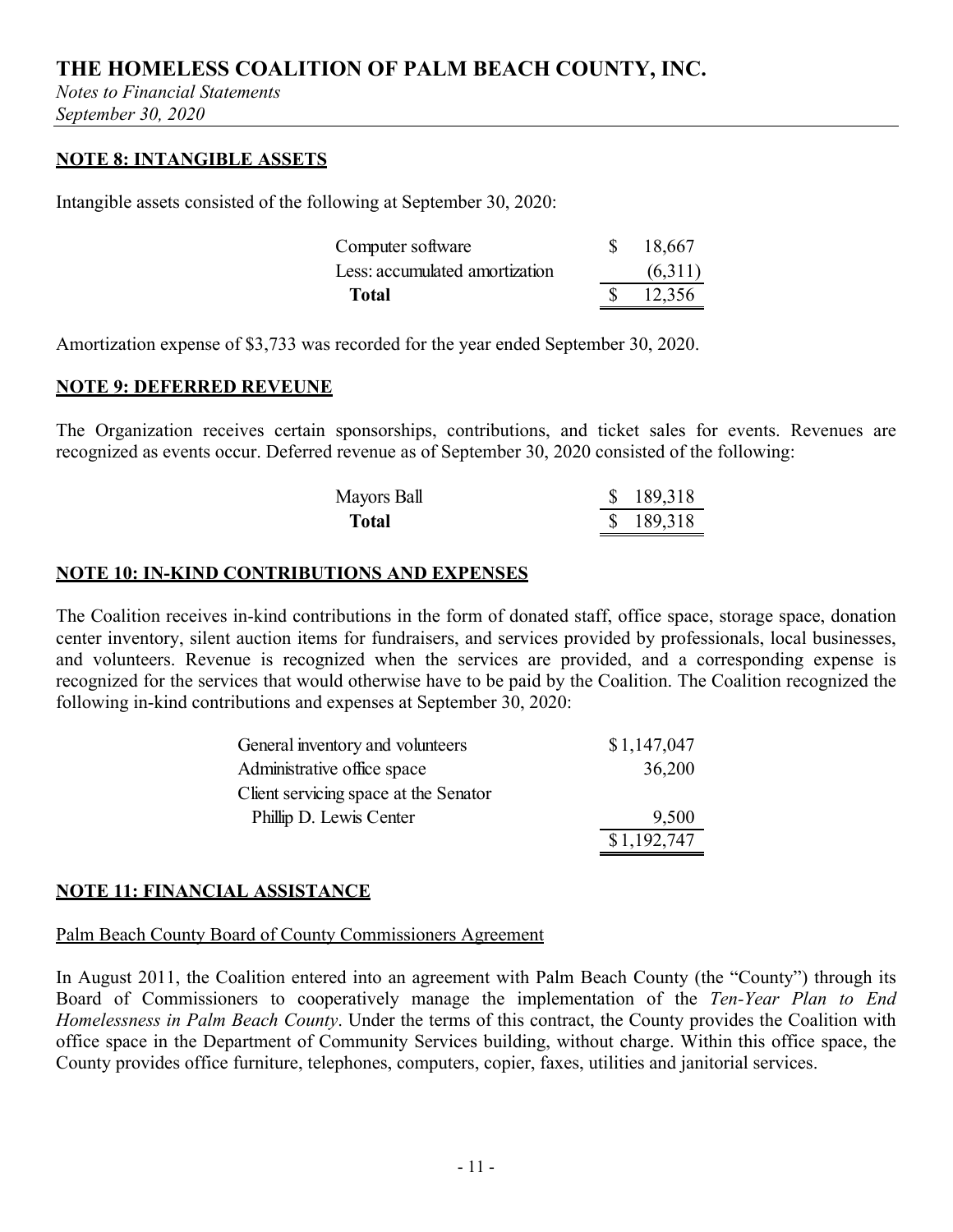## **NOTE 11: FINANCIAL ASSISTANCE** *(continued)*

#### Palm Beach County Board of County Commissioners Agreement *(continued)*

The Coalition assists in providing fundraising for the *Ten-Year Plan* and the operations of the Homeless Resource Center. Expenses paid by the County on behalf of the Coalition are included as part of in-kind revenues and expenses. With these provisions and any future amendments, it is the intention of both parties to successfully implement the *Ten-Year Plan*.

On July 2, 2019, the Coalition entered into an agreement with Palm Beach County (the "County") through its Board of Commissioners to receive financial assistance for its Parks to Work program for the period April 8, 2019 through September 30, 2019. The contract was extend to March 31, 2020 and the funding increased by \$71,200. During the year ended September 30, 2020, a total of \$63,947 was received from the County.

On July 2, 2019, the Coalition entered into a ten-year agreement with Palm Beach County (the "County") through its Board of Commissioners to receive financial assistance for the support and implementation of the Community Plan to End Homelessness in Palm Beach County (Community Plan). The agreement allows for \$1,537,500 to be collected from July 2, 2019 to September 30, 2029, of which \$150,000 was received for the year ended September 30, 2020 with an anticipated annual allocation of \$150,000 to be received in each subsequent fiscal year contingent upon budgetary appropriations by the County.

## **NOTE 12: ECONOMIC DEPENDENCE**

The Coalition's operations are substantially dependent on the receipt of support and revenue from grants and county donations. Loss of these funds or large decreases in this type of funding would have a material effect on the financial position and operations of the Coalition.

#### **NOTE 13: SPECIAL EVENT**

The Organization's special event revenue and direct expenses consisted of the following for the year ended September 30, 2020:

|             | Revenue   | Expense | Net                 |
|-------------|-----------|---------|---------------------|
| Lewis Lunch | \$172,675 | 49,553  | $\frac{123,122}{2}$ |
| Total       | \$172,675 | 49,553  | \$ 123,122          |